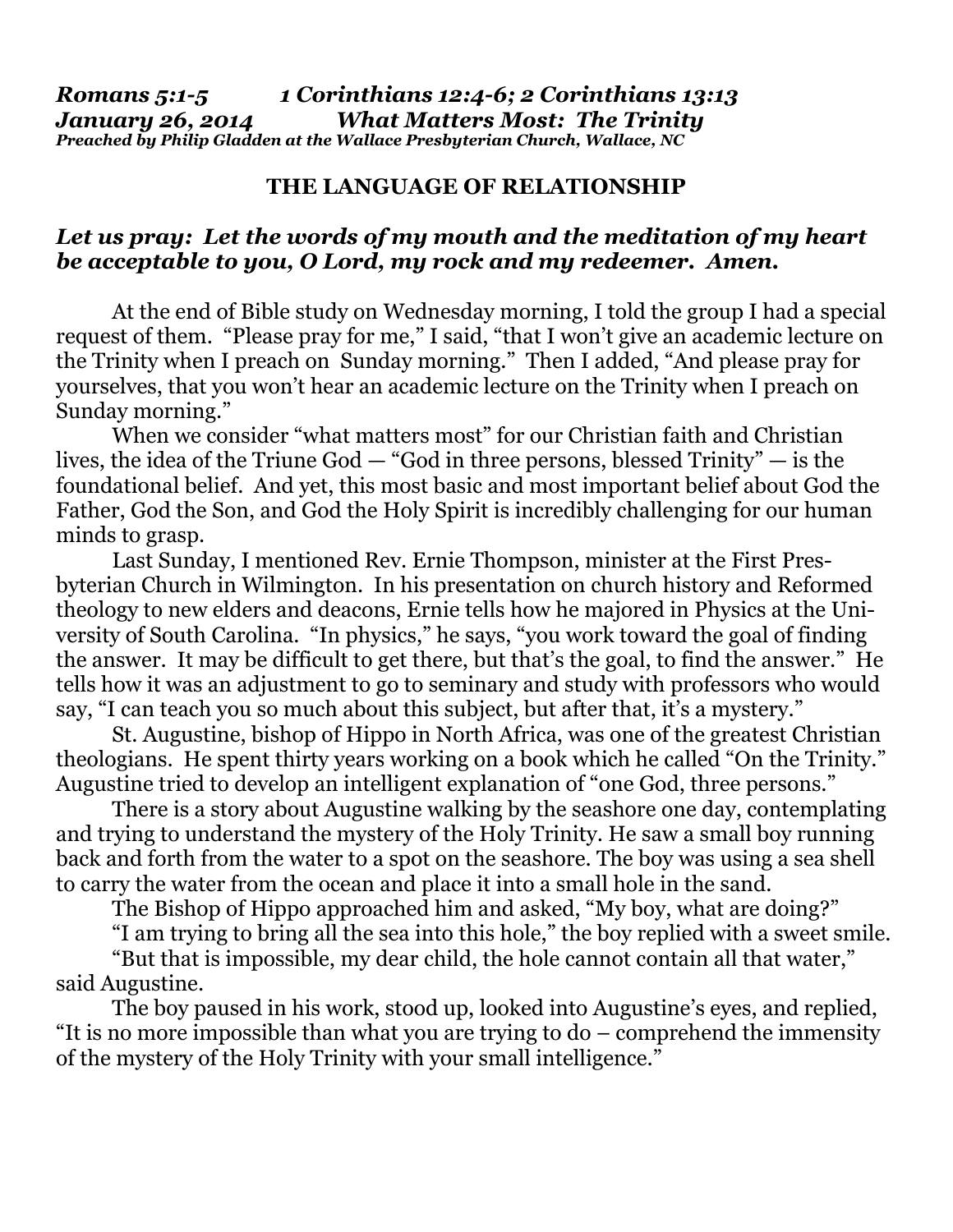Augustine was absorbed by such a keen response from that child, and turned his eyes from him for a short while. When he glanced down to ask him something else, the boy had vanished.

 Some say that the boy was an angel sent by God to teach Augustine a lesson on pride in learning. Others affirm it was the Christ Child himself who appeared to Augustine to remind him of the limits of human understanding before the great mysteries of our faith.<sup>1</sup>

 After thirty years and fifteen volumes about the Trinity, St. Augustine ended his great work with a prayer, in which he said, "'*We speak much, and yet come short; and in sum of words, He is all.'* When, therefore, we shall have come to You, these very many things that we speak, and yet come short, will cease; and You, as One, wilt remain '*all in all.'* And we shall say one thing without end, in praising You in One, ourselves also made one in You. O Lord the one God, God the Trinity, whatever I have said in these books that is of Yours, may they acknowledge who are Yours; if anything of my own, may it be pardoned both by You and by those who are Yours. Amen."

 Yes, this most basic and most important belief about God the Father, God the Son, and God the Holy Spirit is incredibly challenging for our human minds to grasp. The language of logic only gets us so far in our understanding of God the three in One. But what about the language of relationship? Perhaps that language can speak to our hearts and, in turn, to our Christian lives, because, as St. Augustine himself said about our relationship with God, "You have made us for yourself, and our hearts are restless, until they can find rest in you."

 In her essay about the Trinity in her book, *Amazing Grace: A Vocabulary of Faith*, Kathleen Norris writes about the relationship between art and science to get at the mystery of Father, Son, and Holy Spirit. She quotes Albert Einstein, who wrote about "wonder, questioning, and contemplation": "If we trace out what we behold and experience through the language of logic, we are doing science; if we show it in forms whose interrelationships are not accessible to our conscious thought but are instinctively recognized as meaningful, we are doing art. Common to both is the devotion to something beyond the personal, removed from the arbitrary."

"Instinctively recognized as meaningful" —

that's what I mean by "the language of relationship."

 Let's put aside the analogies and philosophical attempts to explain "God in three persons" and listen to our hearts.

 What stirs in your heart when a baby is baptized in our worship service? The parents make their vows and claim the promises of the faith on behalf of their child. You, the congregation, make your vows and promise to teach the child the faith, so he or she will one day make a public profession of faith in Jesus Christ as Lord and Savior. Then I scoop up some water from the baptismal bowl and put it on the child's head and say, "Child of the covenant, I baptize you in the name of the Father, and of the Son, and of the Holy Spirit." When we baptize a baby  $-$  or an older youth or an adult  $-$  all of us are asked to remember and renew our own baptismal vows. And when we remember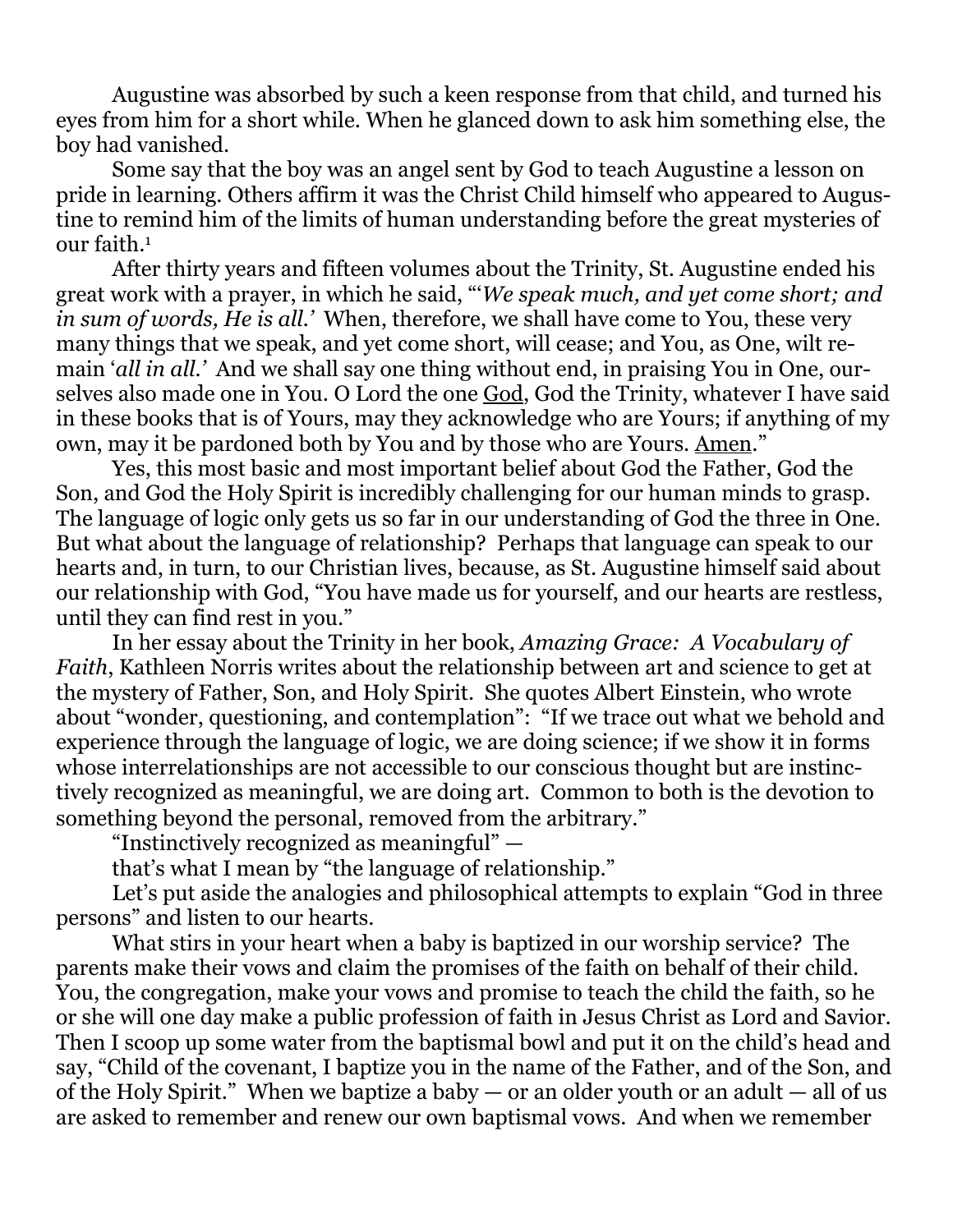and renew our own baptismal vows, we are committing ourselves once again to the relationship we have with God through Jesus Christ by the power of the Holy Spirit, and to the relationships we have with one another as the body of Christ.

 What stirs in your heart when you hear Jesus' command to his disciples on the mountain in Galilee? "All authority in heaven and on earth has been given to me. Go therefore and make disciples of all nations, baptizing them in the name of the Father and of the Son and of the Holy Spirit, and teaching them to obey everything that I have commanded you. And remember, I am with you always, to the end of the age." (Matthew 28:18-20)

 Combine Jesus' marching orders for his followers with the words of the apostle Paul, and you get a good picture of the dynamic relationship that flows from God the Father, Son, and Holy Spirit to all of us as followers of Jesus Christ and members of the body, his church. Paul writes, "Now there are varieties of gifts, but the same Spirit; and there are varieties of services, but the same Lord; and there are varieties of activities, but it is the same God who activates all of them in everyone." (1 Corinthians 12:4-6) Let me add the next verse, which I didn't read earlier this morning: "To each is given the manifestation of the Spirit for the common good." The one triune God — Father, Son, and Holy Spirit — works in and through our relationships and our community of faith, and calls us again and again to renewed and committed relationships with one another.

 What stirs in your heart when you hear the benediction each Sunday morning? "The grace of the Lord Jesus Christ, the love of God, and the communion of the Holy Spirit be with all of you." (2 Corinthians 13:13)

 Each Sunday, I stand before you with outstretched arms and offer that benediction. From time to time, I will say something in addition, such as, "Go in peace to love and serve the Lord" or "Arise, people of God! Shine!

The light of our Christ is in you and among you, guiding you and blessing you, now and always." But I always end with blessing of the Trinity, because in those words we hear the summary of the Gospel, the entire story of God's claim on his people and our lives from the beginning until now. We are saved by God's grace in Jesus Christ and put back into a good and right relationship with God who loves us and calls us to be his people. We are called into the communion of saints, the body of Christ, the fellowship of believers. We are called to a life of praise and service, to the glory of God, in the name of Jesus Christ, empowered by God's Holy Spirit.

 A few years back, our General Assembly issued a study about "reclaiming the Trinity" in the life and mission of the church. The paper is called "The Trinity: God's Love Overflowing." Here is part of what it says:

*In sovereign love God created the heavens and the earth and called and formed the people of Israel to be a light to all the nations. In costly grace the Lord Jesus Christ ministered among us and was crucified and raised for us and for our salvation. In transforming power the Holy Spirit renews and sanctifies us, draws us into new communion with God and each other, awakens our praise and worship, and equips us*